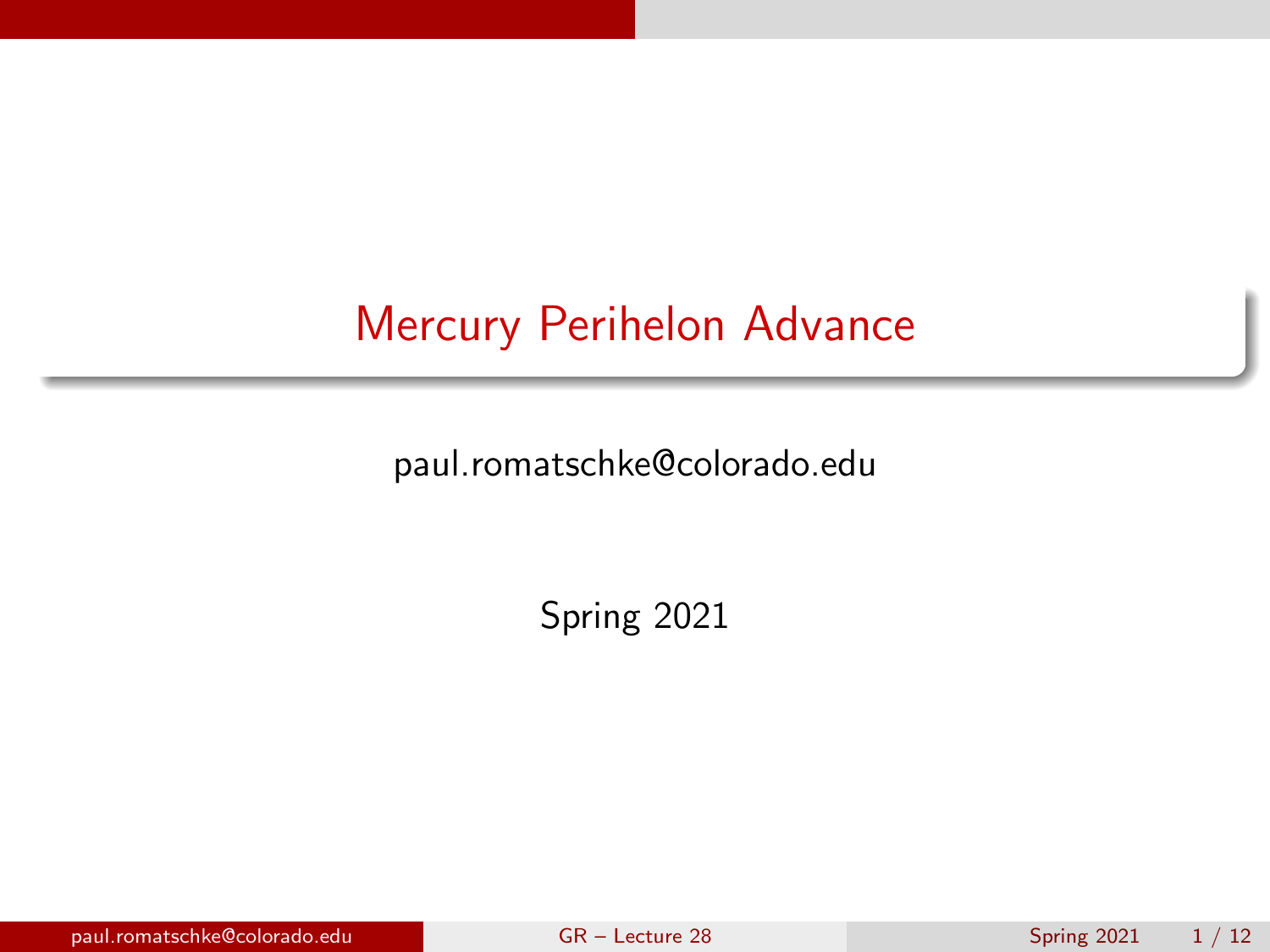- In the last lecture, we discussed non-circular orbits in GR
- $\bullet$  We found that in contrast to Newton gravity the solutions predict an evolving elliptic shape
- $\bullet$  In this lecture, we will use our results applied to Mercury and offer a first precision test for GR as a theory of gravity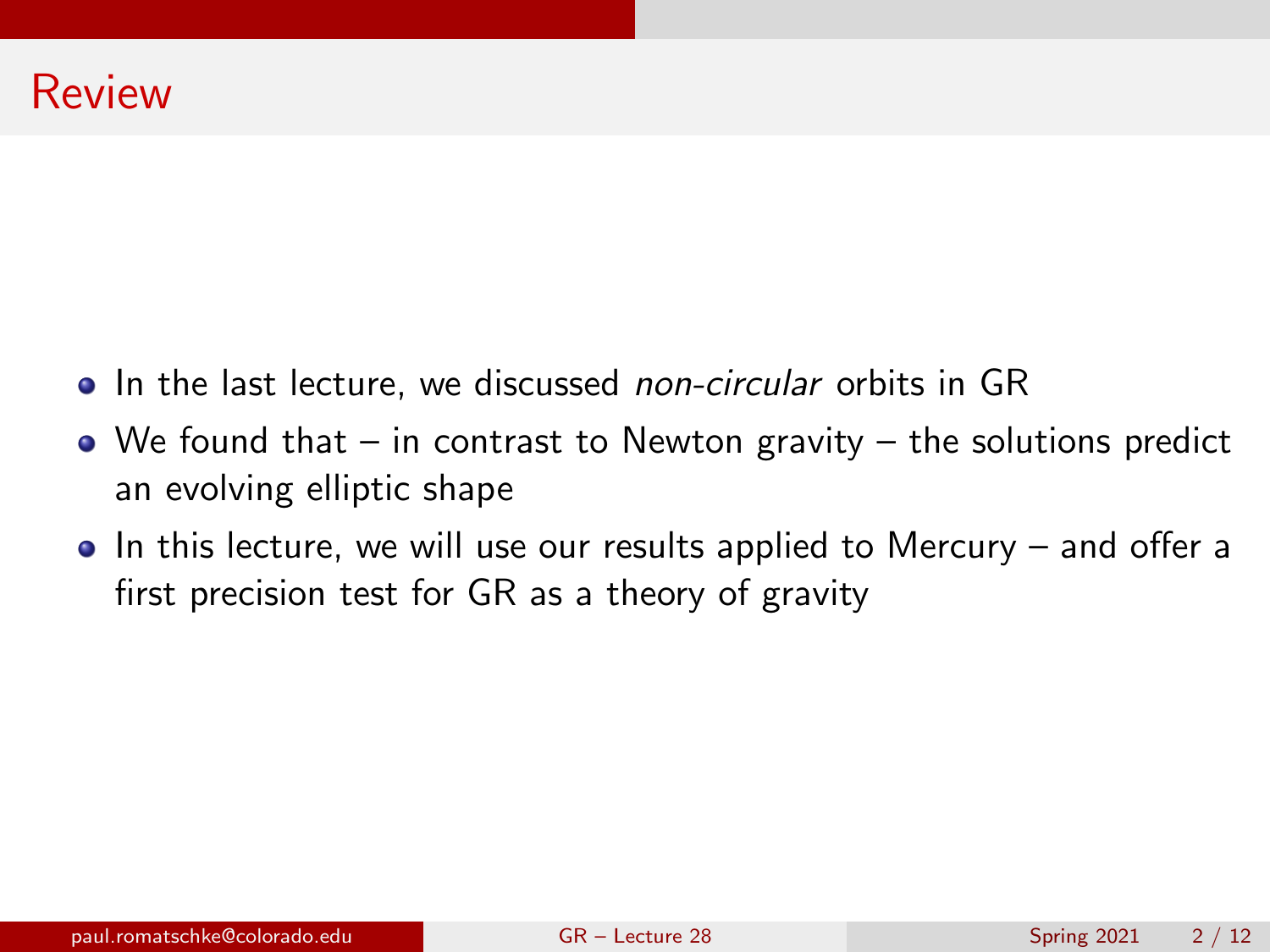### Non-circular orbits in GR

- In the last lecture, we found an (approximate) solution for a non-circular orbit in GR
- In terms of radius as a function of the angle, the relevant part of the solution is

<span id="page-2-0"></span>
$$
r_{\text{GR}}(\phi) = \frac{1}{\frac{GM}{L^2} + \text{const} \times \cos\left(\phi(1 - \frac{3r_s^2}{4L^2})\right)},
$$
 (28.1)

• This is to be contrasted with Newton's theory, which says

$$
r_{\text{Newton}}(\phi) = \frac{1}{\frac{GM}{L^2} + \text{const} \times \cos(\phi)}
$$
(28.2)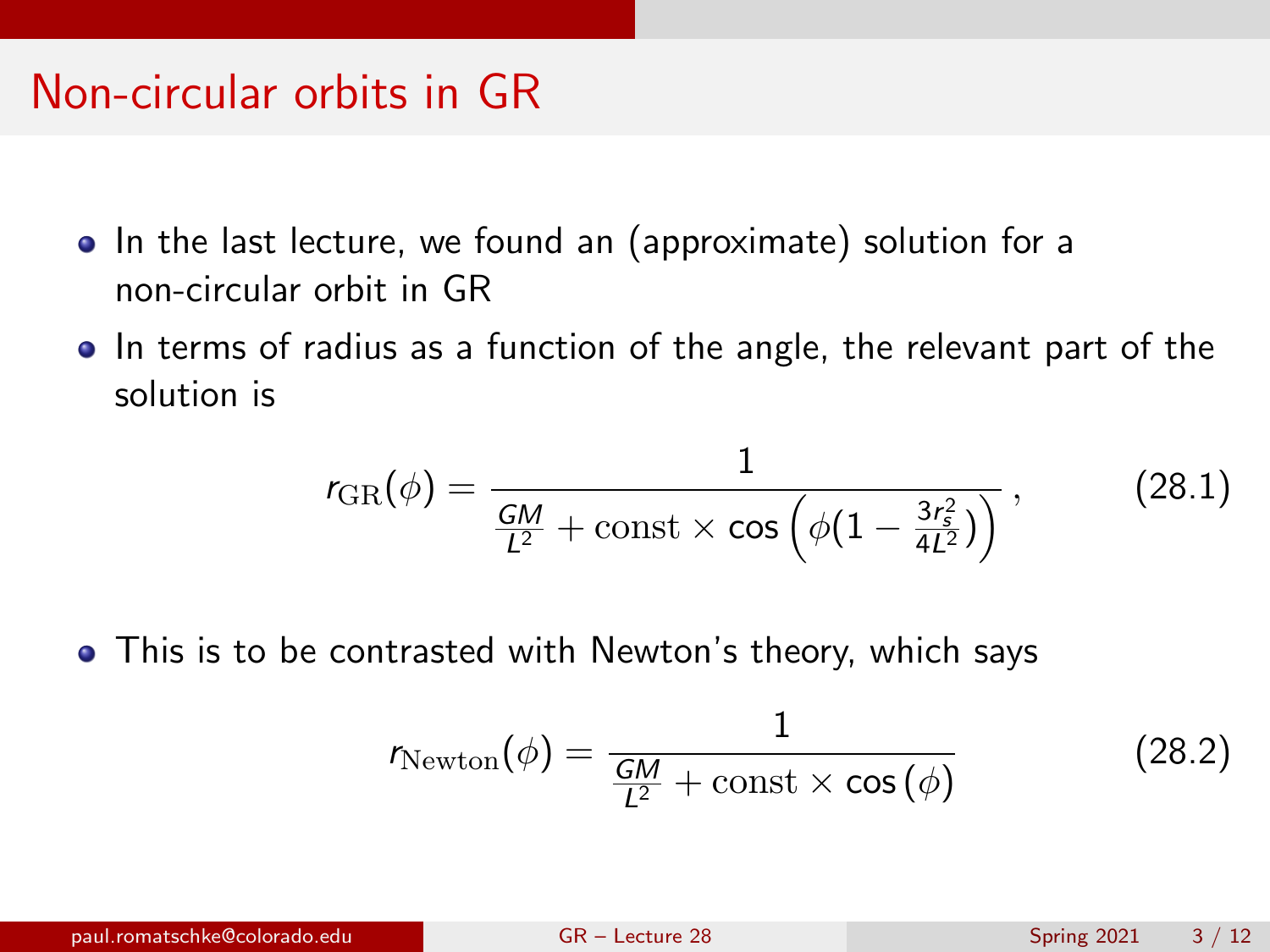### Orbits – Newton vs. Einstein



Perihelon: the point farthest from the sun

paul.romatschke@colorado.edu [GR – Lecture 28](#page-0-0) Spring 2021 4 / 12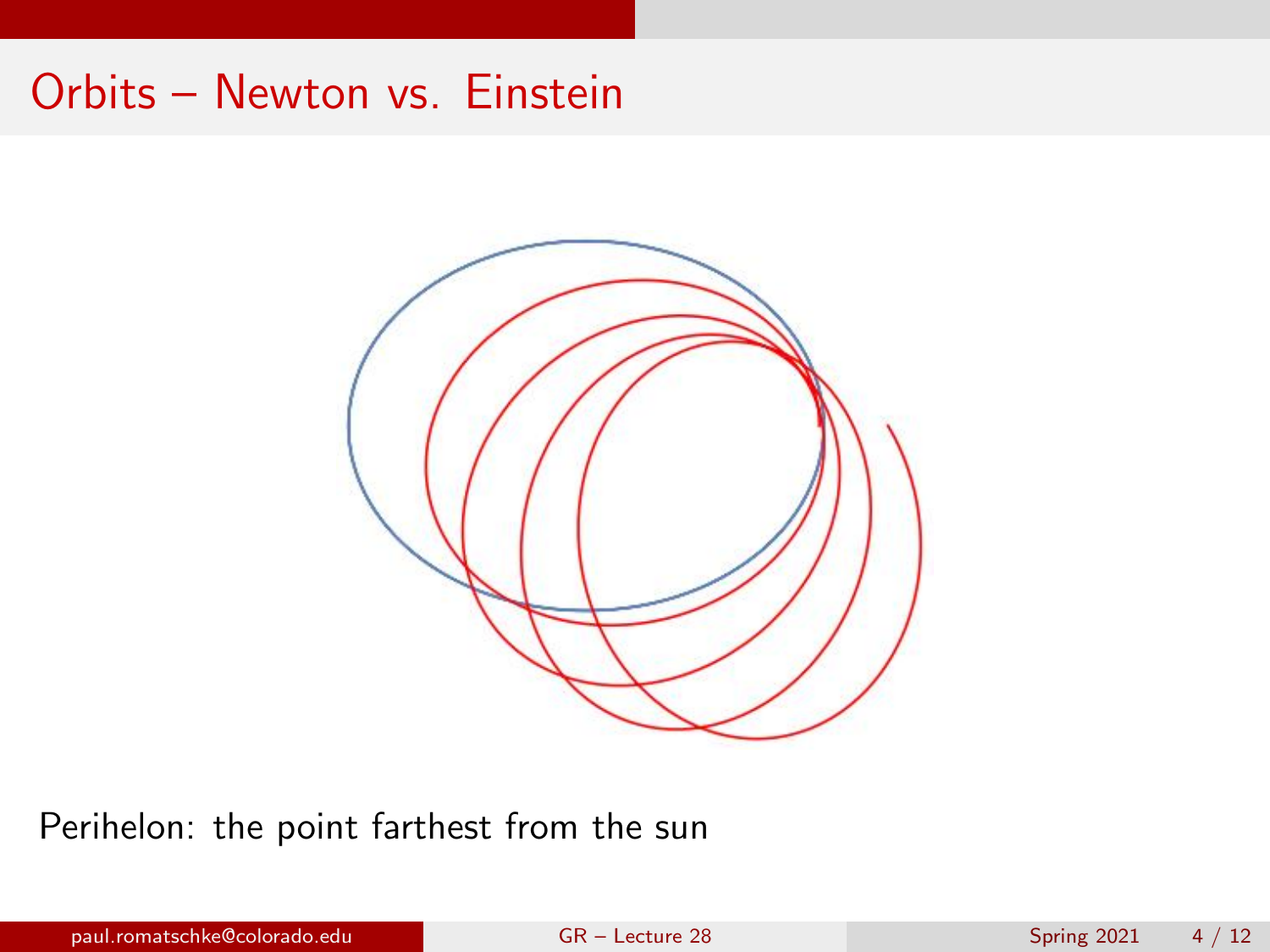# Getting Quantitative

 $\bullet$ 

We can calculate how much perihelon advances:

Newton: 
$$
\cos(\phi)
$$
, GR:  $\cos\left(\phi(1-\frac{3r_s^2}{4L^2})\right)$  (28.3)

• For GR,  $\phi = 2\pi$  does not bring us back to the same point

• Rather, for GR the same point *advances* by an angle of

$$
\Delta \phi = 2\pi \times \frac{3r_s^2}{4L^2} \tag{28.4}
$$

for every orbit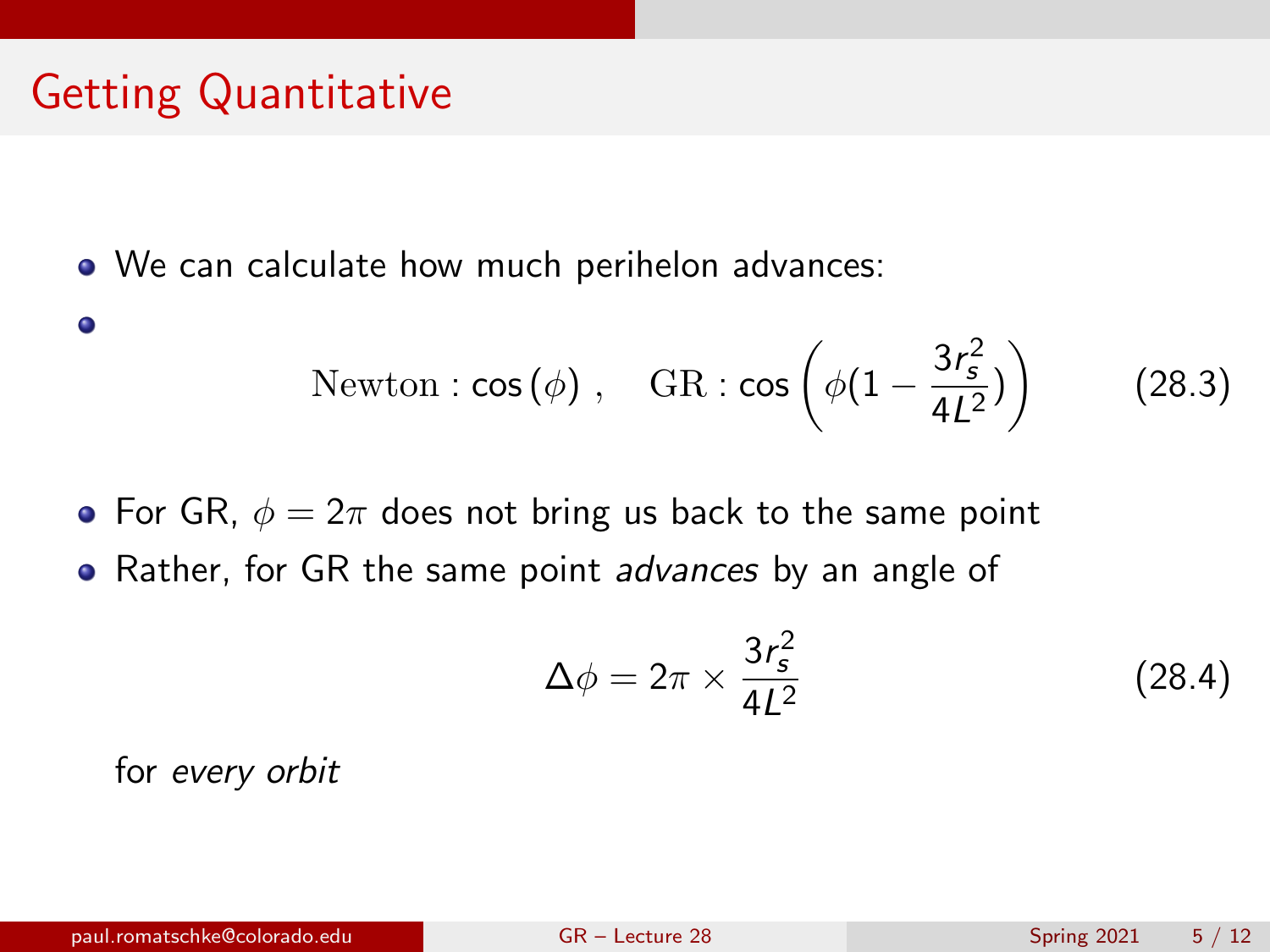- Since this effect is not present for Newtonian gravity, we can test if GR really describes gravity in nature
- Let's reinstate all constants: perihelon advance per orbit is

<span id="page-5-0"></span>
$$
\Delta \phi = 2\pi \times \frac{3G^2M^2}{L^2} \,. \tag{28.5}
$$

• To evaluate  $\Delta\phi$  we need GM (for the sun) and L for Mercury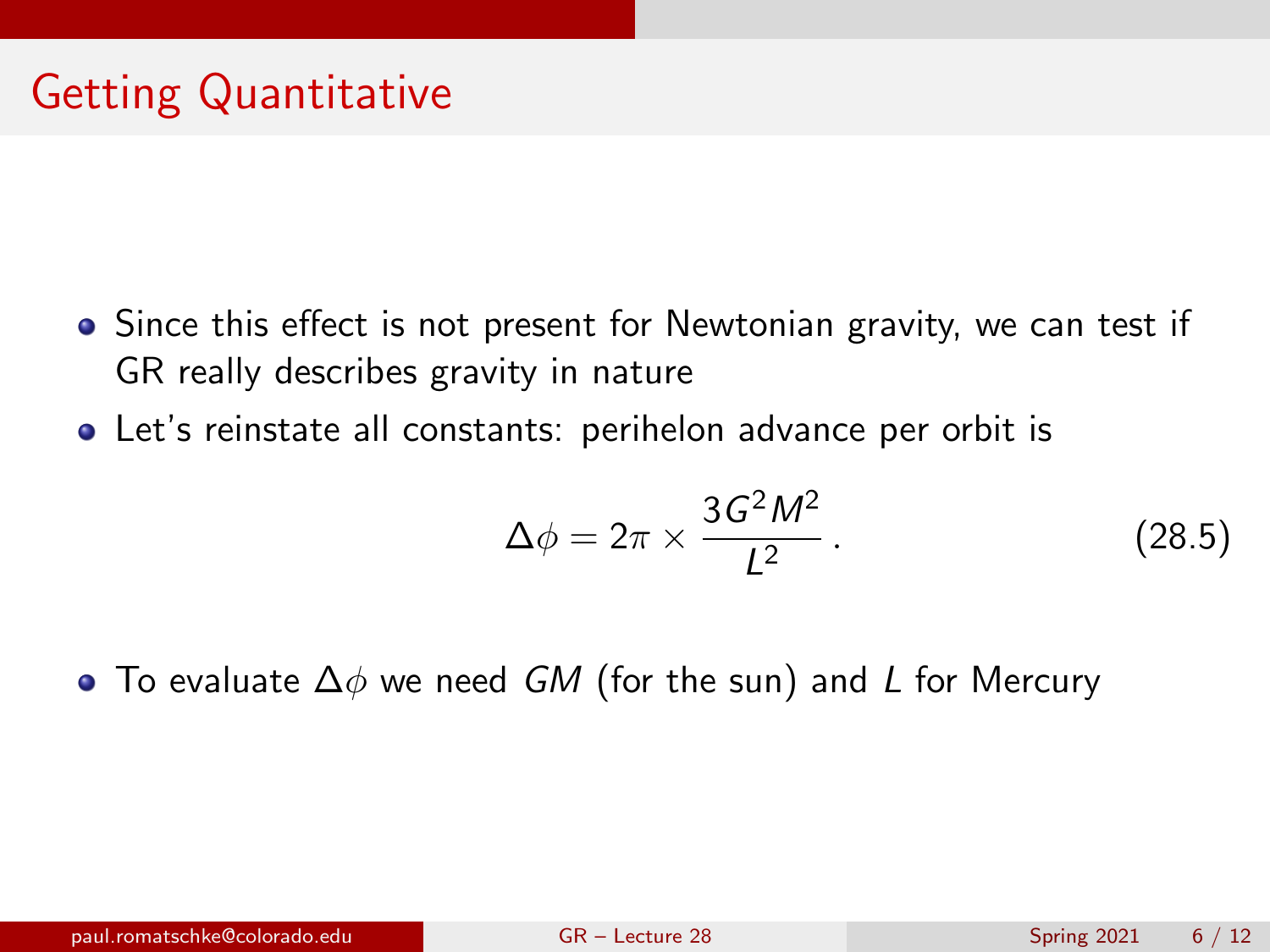### Getting Quantitative

 $\bullet$  First recall that for an ellipse with semi-major axis a and eccentricity e the radius is

$$
r(\phi) = \frac{(1-e^2)a}{1+e\cos\phi} = \frac{1}{\frac{GM}{L^2}+\text{const}\times\cos\phi}.
$$
 (28.6)

where the second equality comes from our solution [\(28.1\)](#page-2-0)

• In order for the constants to match up we need

$$
(1 - e2)a = \frac{L2}{GM}.
$$
 (28.7)

• We can plug this into [\(28.5\)](#page-5-0) to get

$$
\Delta \phi = 2\pi \times \frac{3GM}{(1 - e^2)a} \,. \tag{28.8}
$$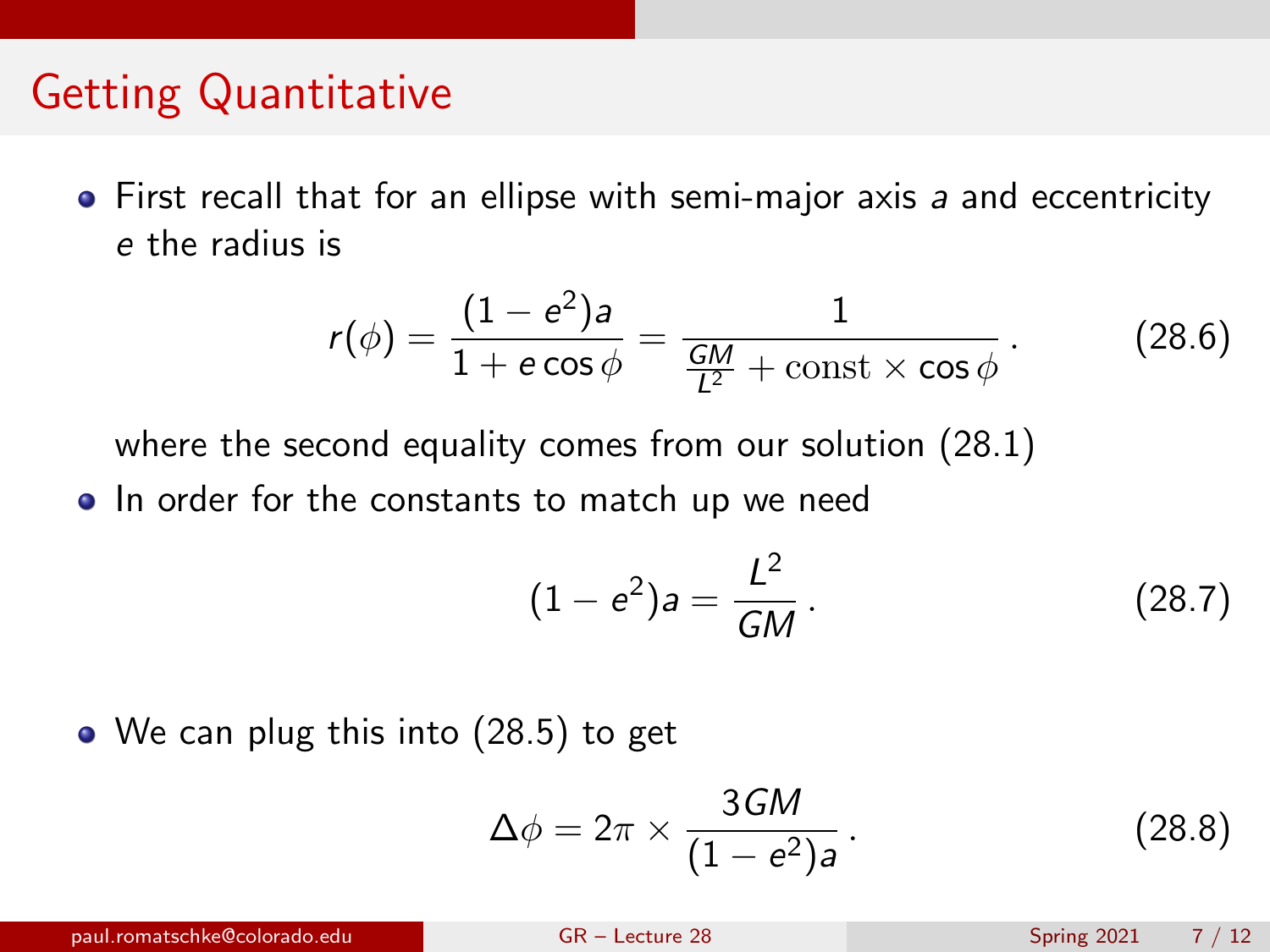#### Table of Perihelon advance – solar system

- $\bullet$   $\Delta\phi$  is largest for smallest orbit/largest eccentricity
- Let's search a, e for planets in our solar system!

| Planet  | a [Mkm] | e      |
|---------|---------|--------|
| Mercury | 57.9    | 0.2056 |
| Venus   | 108.2   | 0.0067 |
| Earth   | 149.6   | 0.0167 |
| Mars    | 227.9   | 0.0934 |
|         |         |        |

Mercury wins!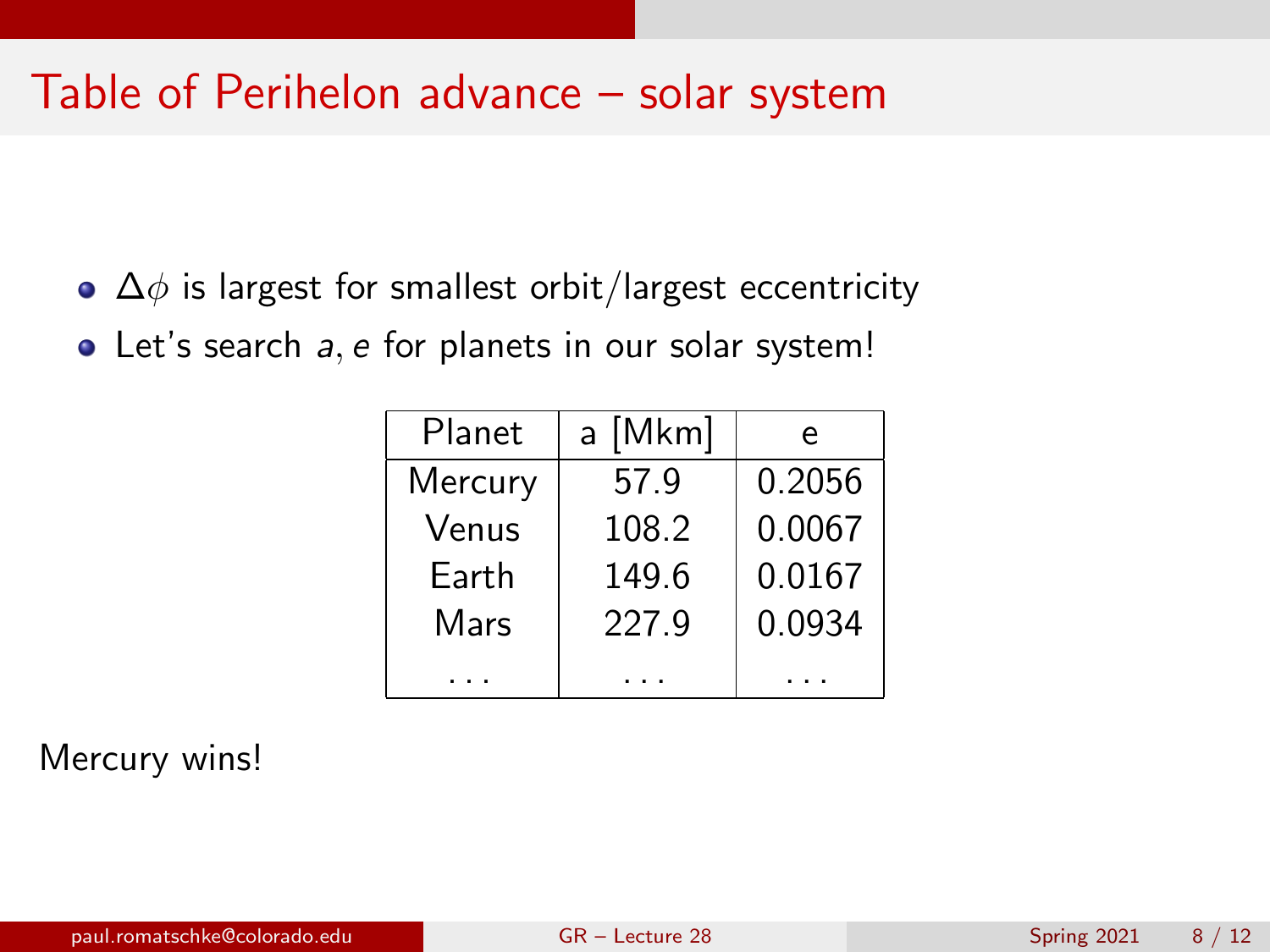- Let's get quantitative for Mercury's GR perihelon advance
- We have

$$
\Delta \phi = 2\pi \times \frac{3GM}{(1 - e^2)a} \,. \tag{28.9}
$$

• The sun has a mass of  $M = 1.99 \times 10^{30}$  kg so

$$
\frac{GM}{c^2} \simeq 1476m\,. \tag{28.10}
$$

• Plugging in  $a = 5.79 \times 10^{10}$ m and  $e = 0.2056$  for Mercury gives

$$
\Delta \phi = 2\pi \times 8 \times 10^{-8} \text{rad}
$$
 (28.11)

per orbit

paul.romatschke@colorado.edu [GR – Lecture 28](#page-0-0) Spring 2021 9 / 12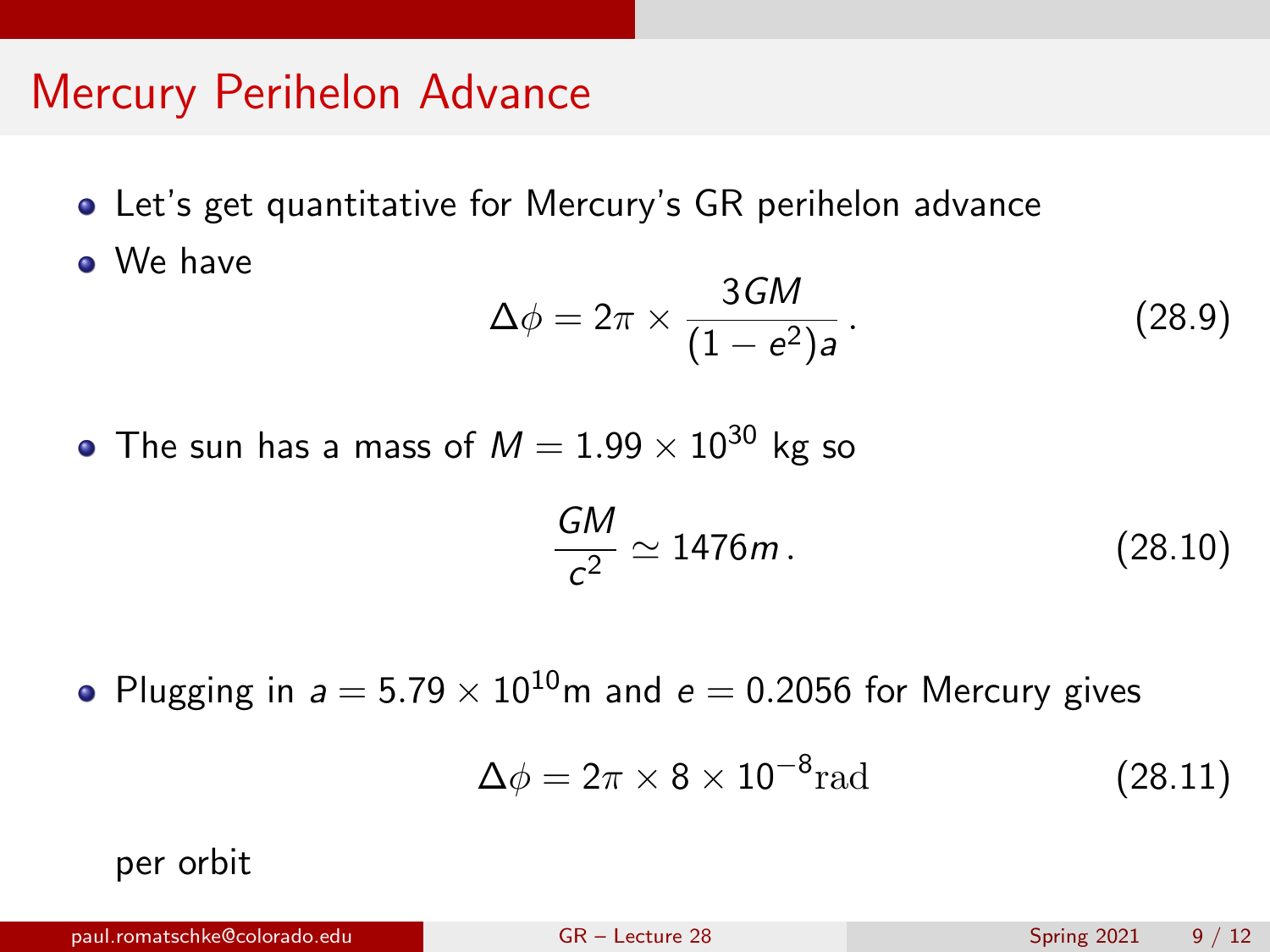- This is a very small angle per orbit
- We can wait for many orbits to see the effect accumulate
- Let's calculate the perihelon advance per century, using Mercury's orbital period of 88 days:

$$
\Delta\phi = 8 \times 10^{-8} \times \frac{360 \text{deg}}{88 \text{days}} \times \frac{36500 \text{days}}{\text{century}} = 42.9 \frac{\text{arcsec}}{\text{century}}. \quad (28.12)
$$

• Still a tiny number!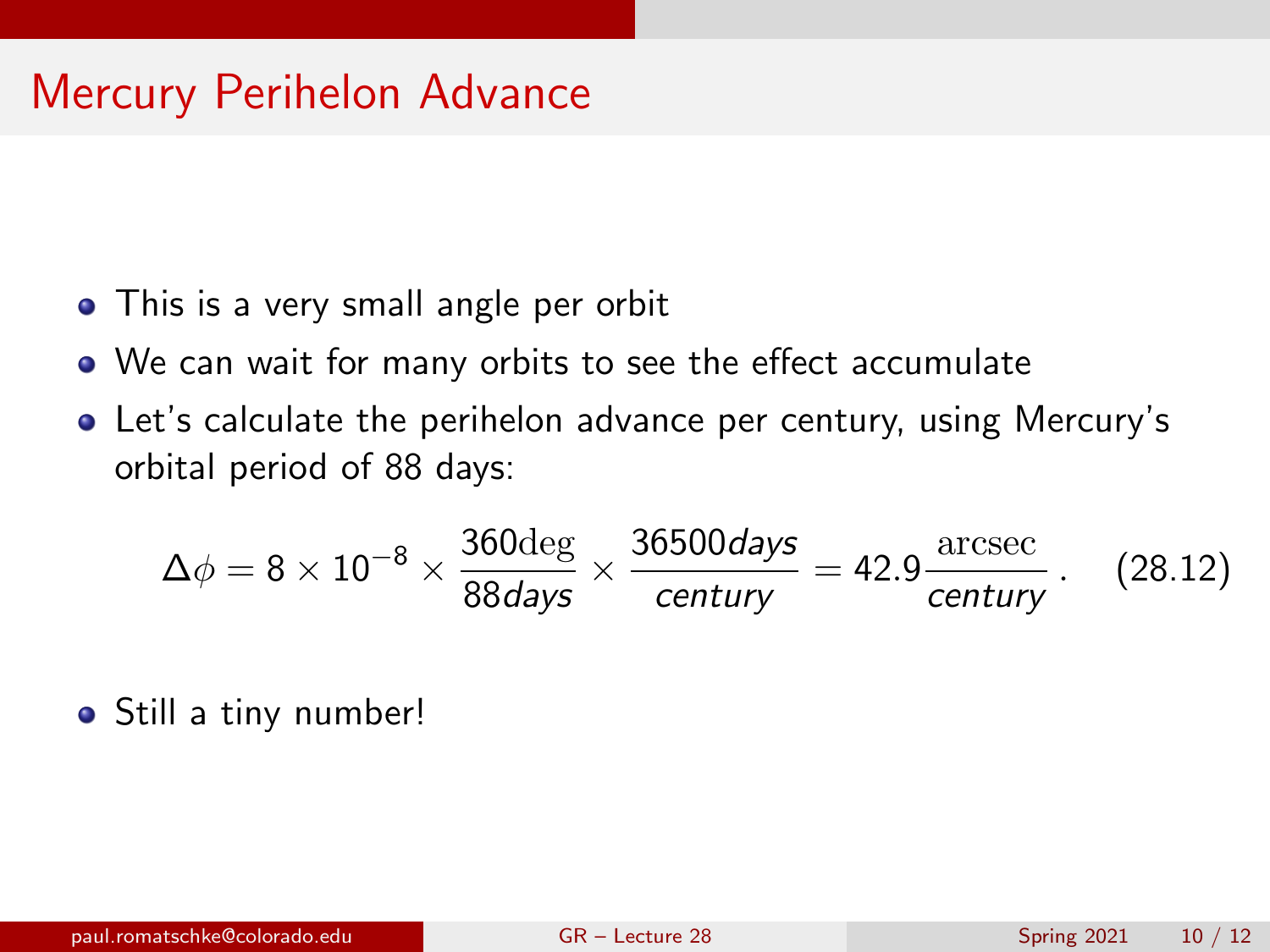- To make matters worse, there are other (non-GR) effects
- These give

$$
\Delta\phi_{\text{non-GR}} = 532 \frac{\text{arcsec}}{\text{century}} \,. \tag{28.13}
$$

• In total, the theory prediction (including GR) is

$$
\Delta\phi_{\text{theory}} = 574.9 \frac{\text{arcsec}}{\text{century}} \,. \tag{28.14}
$$

- Fortunately, observers had started to determine  $\Delta\phi$  much earlier, e.g. Le Verrier (1846)
- By 1915, observed value was

$$
\Delta\phi_{\text{observation}} = 575 \frac{\text{arcsec}}{\text{century}}.
$$
\n(28.15)